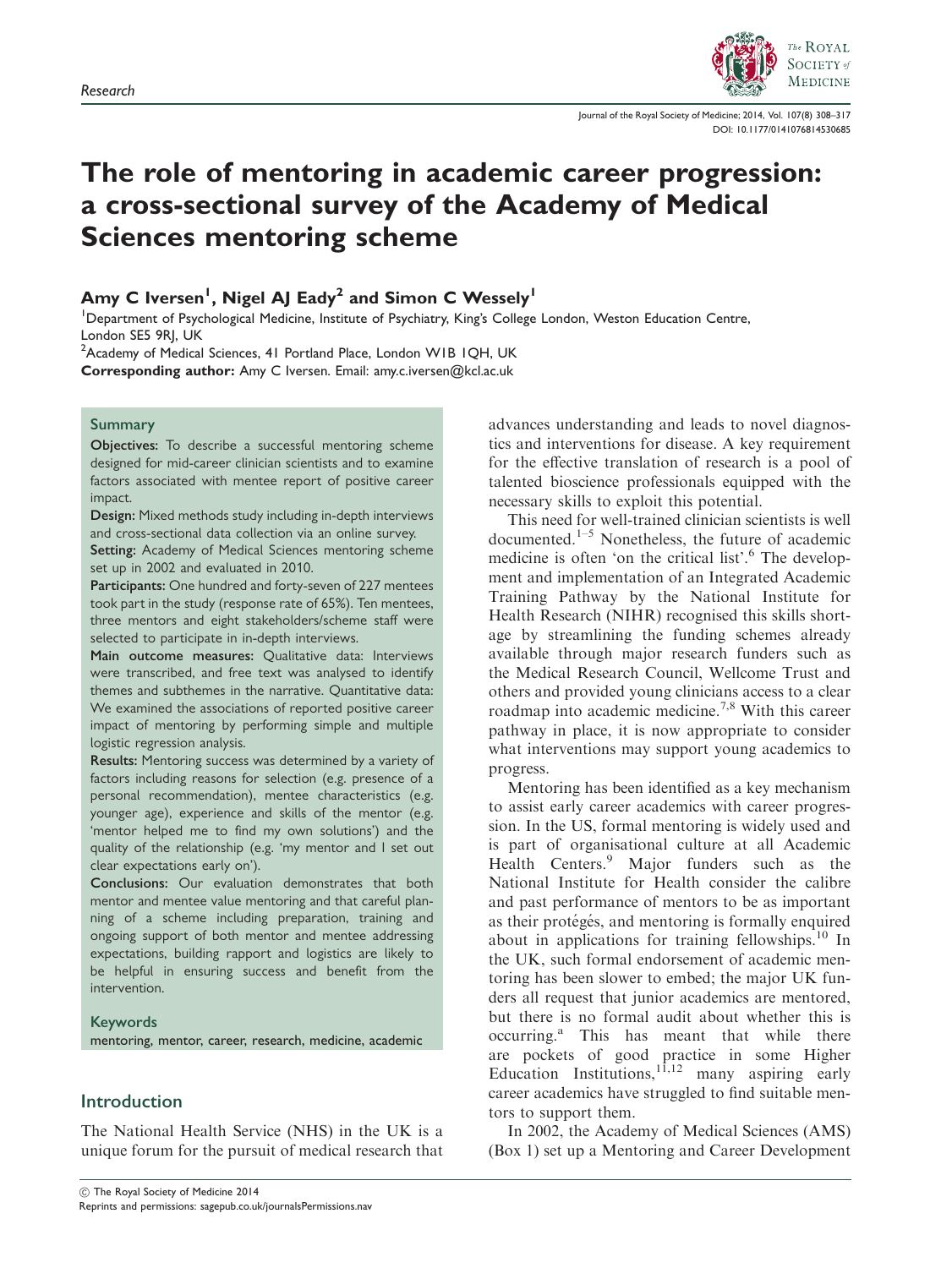#### Box 1. The Academy of Medical Sciences.

Founded in 1998, the Academy of Medical Sciences is the independent body in the UK representing the diversity of medical science. The Academy's elected Fellows – over 1000 – are drawn from the fundamental biological sciences, clinical academic medicine, public and population health, health technology implementation, veterinary science, dentistry, medical and nursing care, and other professions allied to medical science as well as the essential underpinning disciplines including mathematics, chemistry, physics, engineering, ethics, social science and the law. It is the Fellowship, which provides the knowledge, influence and networks that enables the Academy to fulfil its vision of 'improving health through research'. The Academy's objectives are wide ranging, but a core objective underpinning its mission is 'nurturing the next generation of medical researchers'.

Programme<sup>b</sup> for early career academics<sup>13</sup> to support what was seen to be a dwindling cadre of clinician scientists.<sup>4</sup> The scheme is distinct in medical academia as its flagship component matches early and midcareer researchers, specifically academic Clinical Lecturers and Clinician Scientist Fellows, with independent mentors (Academy members) for one-to-one career development. A stakeholder describes the scheme as follows:

Access to some very successful people who can give a broader perspective, the bigger picture, because the trouble is that with day-to-day clinical supervision and day-to-day work in laboratories in research you can lose the big picture very easily. It is external and it's from well respected people.

In this paper, we first describe mentoring as an intervention and go on to outline how the AMS scheme was set up. We then review the progress of the scheme to date and share the details of an evaluation recently undertaken, focusing on which factors are associated with reported positive career impact (mentee report).

## Mentoring as an intervention

Mentoring is defined as 'off-line advice from one person to another to assist the recipient in making significant advances in their personal, professional or career development'.<sup>14</sup> Modern mentoring models in Europe (often described as developmental mentoring) are distinct from traditional mentor– protégé relationships that have been historically widespread in academic medicine and based on models of patronage. $^{14}$  In developmental mentoring,

the emphasis is on mentees to find their own solutions to the challenges of career advancement rather than straight advice giving or 'gifting' of opportunities that is common in patronage. This form of support is more effective in the longer term because mentees are equipped with new problem-solving skills unlike patronage which offers 'a hand up' for the duration of the relationship but does not foster self-sufficiency.<sup>15,16</sup> Mentoring is separate from supervision/appraisal which enables the mentee to speak more freely than they might with a research supervisor.

# The Academy of Medical Sciences mentoring scheme

The Academy's one-to-one mentoring scheme was set up in 2002. At inception, the scheme was only open to Clinician Scientist Fellows.<sup>c</sup> The scheme was devised by an expert<sup>d</sup> with experience of both scholarship and practical delivery of mentoring schemes within medicine. Objectives of the scheme were to offer support and inspire potential clinical academics to develop independent research careers by providing access to objective guidance and mentoring from independent mentors apart from the mentee's home institution, but also to enable Academy Fellows to keep in touch with the realities of being a early career clinical academic. All Academy Fellows are eligible to be selected as a mentor, but participation is voluntary. The Academy operates an 'opt out' system; unless a Fellow specifically requests not to mentor, they may be selected by potential mentees. Mentors are not required to attend any specific training before being chosen but are strongly encouraged to attend a half-day workshop covering key mentoring skills (approximately half take this up). Mentors are also signposted to online resources about mentoring. The scheme was deliberately designed to be 'light touch' and not to require 'mandatory training' because it was felt that this additional burden would deter senior mentors from taking part.

## Progress and development of the scheme

Regular informal reviews of the mentoring scheme were conducted from its inception. The first independent assessment of the mentoring scheme was carried out in 2006. The Department of Health and the National Institute for Health Research Trainees Coordinating Centre (NIHR  $TCC$ )<sup>e</sup> reviewed the quality and relevance of the scheme and recommended that the scheme continue and be expanded.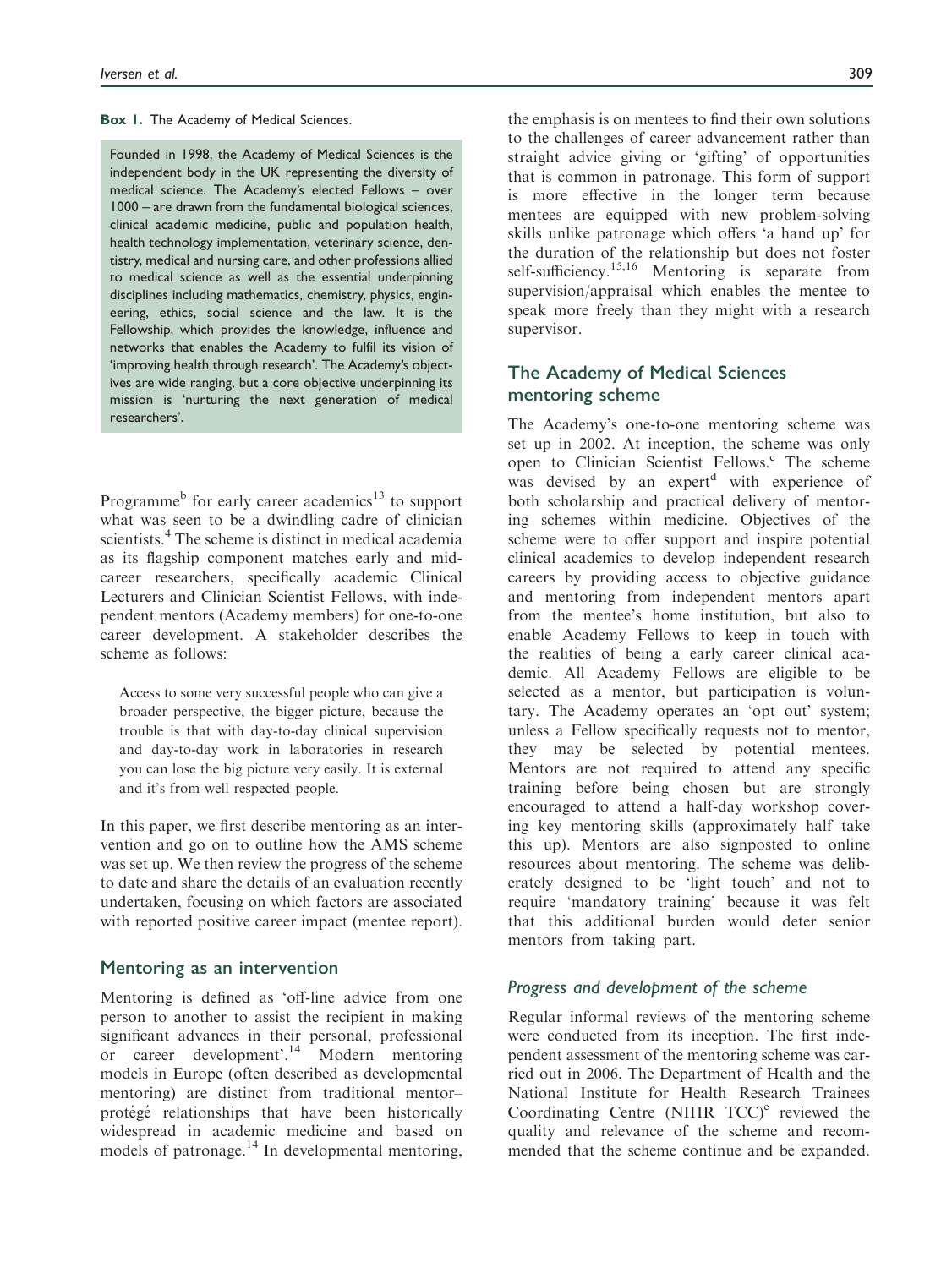As a result of this endorsement and a resultant uplift in funding, the Academy was able to broaden the scheme's remit and invited research-active Clinical Lecturers to select a mentor from the Academy's Fellowship. Therefore, all UK Clinical Lecturers and Clinician Scientist Fellows are both now eligible for the scheme. Increased funding has also enabled a broader career development scheme to be implemented, which involves local workshops on career support/mentoring and opportunities for networking, all led by a dedicated staff.

Since 2002, over 350 mentor–mentee pairs have chosen to take part in the scheme. Sixty-nine percent of mentees involved in the scheme to date have been men, and 47% of the mentees have been based in London or the South East. At the time of writing, 166 of the now 1091 Academy Fellows have been selected as mentors and have agreed to participate. Eighty-four percent of the mentors on the scheme are men, reflecting the Academy's membership (86% male) and the gender balance of the professoriate of the UK medical academic community.<sup>f</sup> Eighty percent of mentors hold or have held a clinical role.

## **Methods**

In 2010, the Academy commissioned an independent evaluation of the scheme.<sup>g</sup> The evaluation consisted of both quantitative and qualitative analysis. The main evaluation of the scheme was conducted via an online questionnaire sent to all mentees and mentors who had taken part in the scheme to date. To inform development of questionnaires and guide appropriate choice of measures, semi-structured interviews were conducted with scheme mentors  $(n = 1)$ , mentees  $(n = 3)$  and Academy staff running of the scheme  $(n = 3)$ . Interviews were also conducted with stakeholders<sup>h</sup> ( $n = 5$ ). The sample for each of the surveys was provided by the Academy from their records of those involved in the one-to-one mentoring scheme. All mentors and mentees were given the chance to opt out of the evaluation by the Academy before their details were passed to the evaluating team; one mentor opted out at this stage. The survey was open between 27 October 2010 and 13 December 2010, and three invitation reminders were sent out to mentors and mentees during this time period.

From this sample of participants, a small sample of mentees  $(n = 7)$  and mentors  $(n = 2)$  were selected for an in-depth telephone interview to provide further qualitative data. Interviews were transcribed, and free text was analysed to identify themes and subthemes in narratives.

Table 1. Categories derived from the data.

| Category          | Description                                                                                          |
|-------------------|------------------------------------------------------------------------------------------------------|
| Selection         | Factors that led (or may have led) the<br>mentee to select the scheme or their<br>chosen mentor      |
| Mentee            | Attributes of the mentee, including the<br>duration of their involvement in the<br>scheme, age etc.  |
| <b>Experience</b> | The mentee's evaluation of the experience<br>of being mentored                                       |
| Relationship      | Relates to the relationship between the<br>mentee and their mentor                                   |
| Logistics         | Factors such as the typical length of a<br>session and who initiates contact                         |
| Support           | Relates specifically to support that the<br>Academy of Medical Sciences could<br>provide for mentees |

## Analysis

The quantitative data are presented as descriptive data with numbers and percentages. Where we have used logistic regression to determine the association of one variable with another, we present the odds ratios and the 95% confidence intervals.

We used simple logistic regression to examine the associations between the dependent variable of interest – mentees reporting that the scheme has had positive impact on their career progression – and a variety of other variables identified a priori. For this analysis, we grouped those who reported a very or somewhat positive impact into a 'positive' group  $(n = 82)$ , we disregarded those who had not indicated an impact either way  $(n = 9)$  and we compared the positive group with those who had reported no impact on their career  $(n = 48)$ .

Then we grouped the independent variables of interest into six categories (Table 1) and produced a composite variable for each category. Each composite variable comprised a different set of individual variables for which simple logistic regression demonstrated a significant association with the dependent variable (career impact). For each composite variable for which a significant association with career impact was found, we have presented how the composite variable was derived.

The five categories for which a significant association with career impact was demonstrated were then used in a multiple logistic regression analysis to see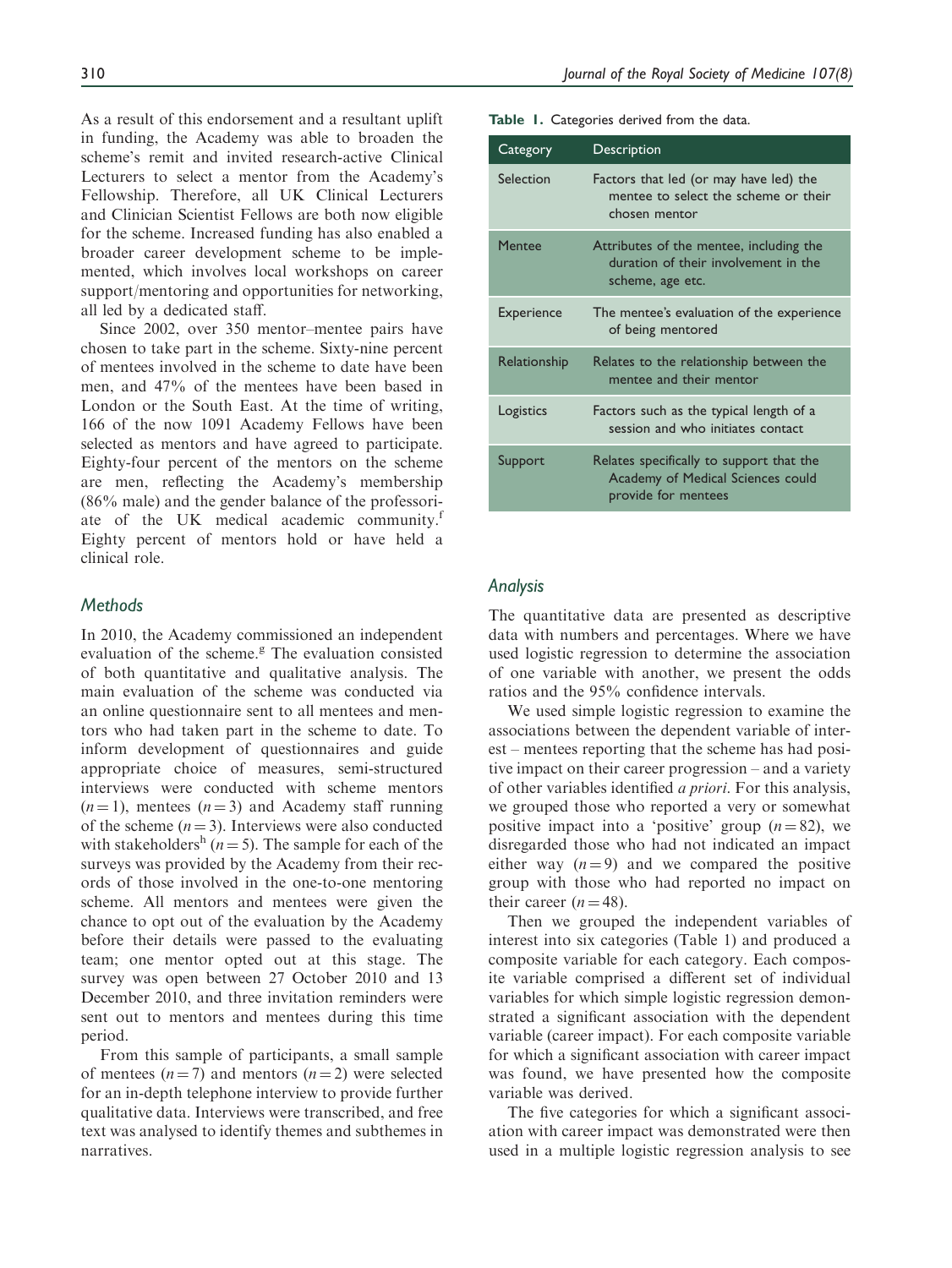whether the associations that were observed when each of the individual composite variables was considered in isolation were preserved when the influence of other composite variables was taken into account.

# **Results**

## Characteristics of responders

One hundred and forty-seven of 227 mentees took part representing a 65% response rate. Most mentees held positions as either a Clinician Scientist Fellow  $(63%)$  or a Clinical Lecturer  $(30%)$ . Fifty-six percent were based in London or surrounding areas, and 67% were men. Eighty-two of 166 mentors responded to the survey (50% response rate). Five mentors were deemed ineligible because they had not yet taken part in the scheme, giving an adjusted response rate of 51%. Of the 77 who remained, 91% were Professors and 29% were aged over 65 years. Eighty-one percent of mentors were men.

#### Mentee report of impact

Nineteen percent of mentees reported that the scheme has had a very positive impact on their career progression to date, and among this group, satisfaction with the scheme was high. Forty percent said that it has had a fairly positive impact. The remainder reported that there had been no impact of mentoring  $(35\%)$  or 'did not know'  $(6\%)$ . No mentees reported a negative impact.

Respondents reported that their mentors helped them by:

- inspiring greater confidence in their own abilities  $(59\%)$ ;
- . providing objective career advice and guidance  $(57\%)$  to enable greater independence  $(60\%)$ ; and
- . fostering greater commitment to stay in academic medicine (53%).

Across six categories, we examined the associations of a wide variety of variables with the dependent variable (reported positive career impact of mentoring). The full range of variables explored is detailed in Table 1 of online Appendix 1. The significant associations are shown in Table 2. In brief, we found associations between all the categories we examined and report of positive career impact by the mentee. All of the categories remained significantly associated with the outcome

|                                                          | No report of<br>positive<br>impact $(n = 48)$ | Report of<br>positive<br>impact<br>$(n=82)$ | Odds ratio<br>(95% CI) |
|----------------------------------------------------------|-----------------------------------------------|---------------------------------------------|------------------------|
| Selection                                                |                                               |                                             |                        |
| I needed advice on a specific issue                      | $\overline{2}$                                | 15                                          | $5.15(1.12-23.6)$      |
| I wanted general support on career options and decisions | 27                                            | 65                                          | $2.97(1.36 - 6.5)$     |
| I was impressed by the quality of the mentors available  | $\overline{7}$                                | 33                                          | $3.94$ (1.58-9.85)     |
| S/he was recommended to me as being a good mentor        | 6                                             | 30                                          | $4.04$ (1.54-10.61)    |
| Two or more 'selection' statements                       | 10                                            | 47                                          | $5.10(2.24 - 11.6)$    |
| Mentee                                                   |                                               |                                             |                        |
| Aged 44 years or less at last birthday                   | 35                                            | 78                                          | $7.24(2.20 - 23.80)$   |
| Experience                                               |                                               |                                             |                        |
| My mentor                                                |                                               |                                             |                        |
| served as a role model for me                            | 25                                            | 72                                          | $4.53$ (1.58-13.0)     |
| encouraged me to talk openly about anxieties and fears   | 15                                            | 61                                          | $6.22$ $(2.71 - 14.3)$ |
| used his/her influence to my benefit                     | 10                                            | 39                                          | $4.06$ (1.67-9.83)     |
|                                                          |                                               |                                             |                        |

Table 2. Individual associations of mentee report variables with the dependent variable (positive impact on mentee's career).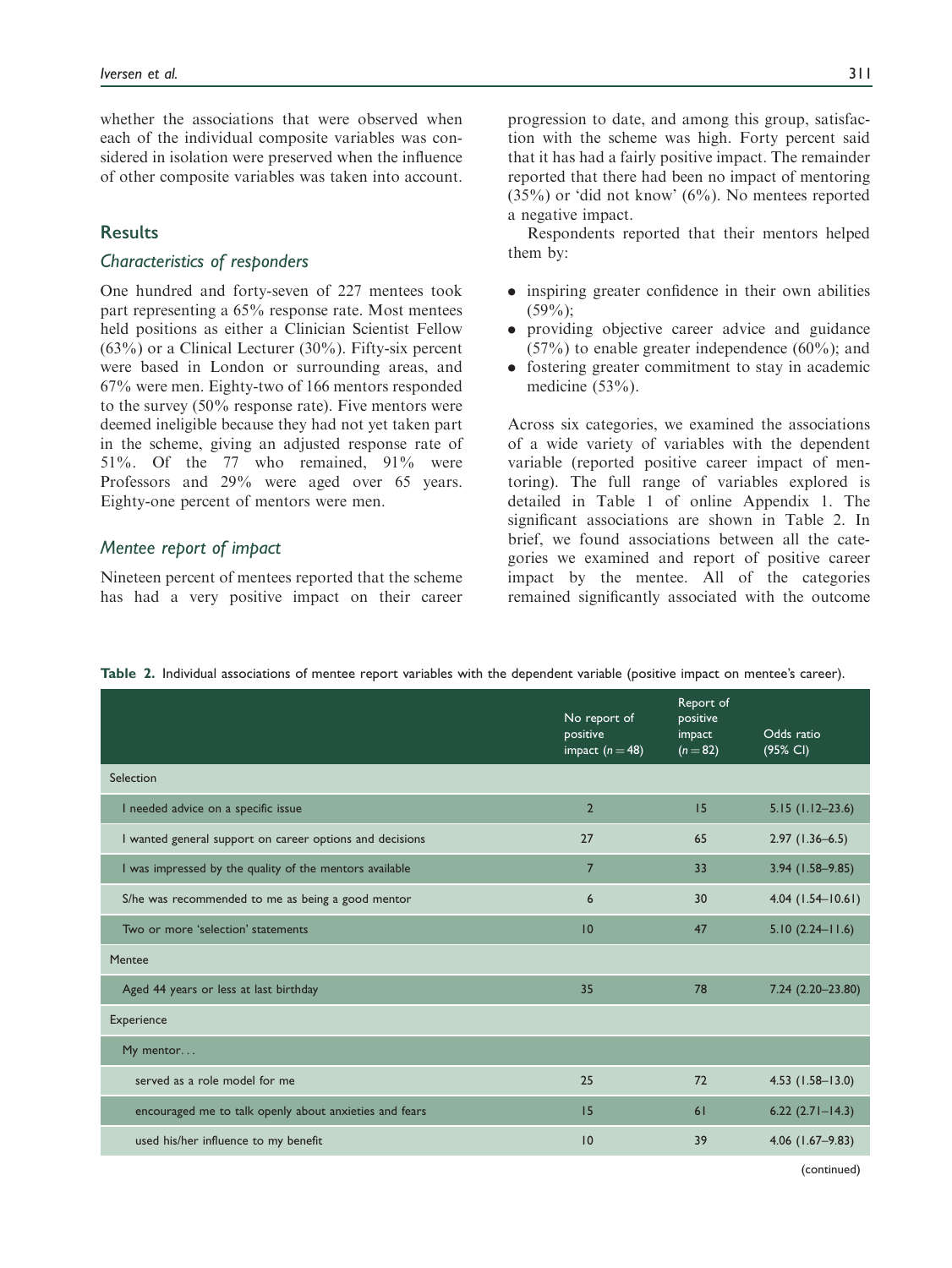|                                                                             | No report of<br>positive<br>impact $(n=48)$ | Report of<br>positive<br>impact<br>$(n = 82)$ | Odds ratio<br>(95% CI) |
|-----------------------------------------------------------------------------|---------------------------------------------|-----------------------------------------------|------------------------|
| suggested specific strategies for achieving my career goals                 | 30                                          | 79                                            | $14.0(3.82 - 51.7)$    |
| challenged me to do things to develop new skills                            | 3                                           | 59                                            | $7.66$ $(3.23 - 18.1)$ |
| shared personal experiences as an alternative perspective                   | 18                                          | 61                                            | $4.71(2.11-10.5)$      |
| demonstrated good listening skills                                          | 30                                          | 76                                            | $7.09(2.35 - 21.4)$    |
| served as a sounding board for me                                           | 9                                           | 74                                            | $11.7(4.33 - 31.5)$    |
| helped me to find my own solutions                                          | 24                                          | 76                                            | $23.8(5.07 - 111)$     |
| Being mentored has helped me to                                             |                                             |                                               |                        |
| achieve a better balance between work and family life                       | Т                                           | 8                                             | $16.4(2.09 - 108)$     |
| achieve a better balance between research and clinical duties               | 3                                           | 38                                            | $14.6$ $(4.12 - 51.7)$ |
| develop networking skills                                                   | 3                                           | 51                                            | 4.22 (1.88-9.50)       |
| become more independent in my research career                               | П                                           | 61                                            | $15.5(6.03 - 39.9)$    |
| stay in academic medicine                                                   | 8                                           | 57                                            | $10.5$ $(4.17-26.5)$   |
| make a greater contribution to my research team                             | 5                                           | 57                                            | 20.3 (6.87-59.8)       |
| make a greater contribution to my hospital                                  | $\overline{2}$                              | 29                                            | $12.1 (2.69 - 54.2)$   |
| achieve specific career changes and goals                                   | $\overline{4}$                              | 68                                            | 74.4 (20.9-264)        |
| have the confidence to apply for promotion                                  | 3                                           | 46                                            | 23.3 (6.48-84.0)       |
| have more confidence in my own abilities                                    | П                                           | 64                                            | $11.3 (4.60 - 27.5)$   |
| secure more research funding                                                | Т                                           | 34                                            | $34.0 (4.43 - 261)$    |
| publish more academic papers                                                | $\overline{3}$                              | 30                                            | $9.74(2.73 - 34.7)$    |
| develop more academic collaborations                                        | 9                                           | 57                                            | $10.6$ $(4.23 - 26.3)$ |
| Five or more 'My mentor ' and seven or more 'Being mentored '<br>statements | 21                                          | 78                                            | 25.1 (7.90-79.6)       |
| Relationship                                                                |                                             |                                               |                        |
| My mentor and I know and understand each other                              | $\mathbf{H}$                                | 60                                            | $5.43(4.95-29.1)$      |
| My mentor is well-disposed towards me                                       | 28                                          | 80                                            | $17.1(1.98-149)$       |
| My mentor and I set out clear expectations early on                         | $ 3\rangle$                                 | 60                                            | $7.53(3.29 - 17.2)$    |
| The value I get is not sufficient given the time I put in                   | 9                                           | 5                                             | $0.21(0.07 - 0.69)$    |
| I was not able to spend enough time with my mentor                          | 31                                          | 15                                            | $0.09(0.04 - 0.22)$    |
| Three or more 'relationship' statements                                     | 17                                          | 74                                            | $16.9(6.59 - 43.1)$    |
| Logistics                                                                   |                                             |                                               |                        |
| My typical mentoring session lasts I-2 h                                    | 4/4                                         | 41/78                                         | $2.40(1.09 - 5.29)$    |
| Initial contact is shared between us                                        | 5/43                                        | 26/81                                         | $3.63$ (1.28-10.3)     |
| I have contact with my mentor at least once per year                        | 25                                          | 77                                            | $14.2 (4.87 - 41.2)$   |
| Two or more 'logistics' statements                                          | 9                                           | 52                                            | $7.51(3.20 - 17.6)$    |

## Table 2. Continued.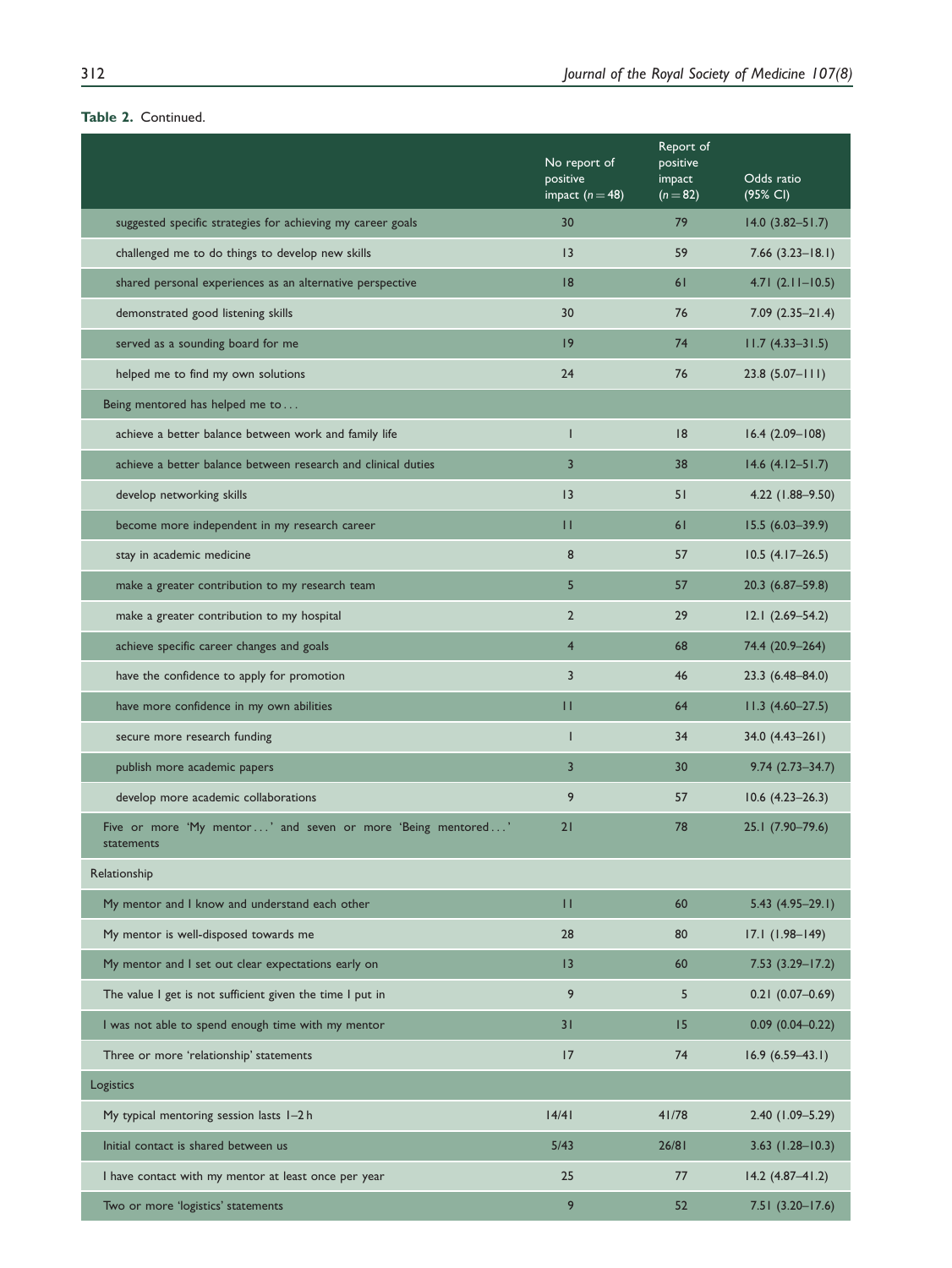| Theme         | No report of<br>positive<br>impact $(n = 48)$ | Report of<br>positive<br>impact $(n=82)$ | Adjusted<br>odds ratio<br>(95% CI) |
|---------------|-----------------------------------------------|------------------------------------------|------------------------------------|
| Selection     | $\overline{10}$                               | 47                                       | $5.89$ (1.77-19.7)                 |
| <b>Mentee</b> | 35                                            | 78                                       | $9.35(1.82 - 48.0)$                |
| Experience    | 21                                            | 78                                       | $7.30(1.58 - 33.6)$                |
| Relationship  | $\overline{17}$                               | 74                                       | $4.30$ (1.12–16.5)                 |
| Logistics     | 9                                             | 52                                       | $6.21$ (1.91-20.2)                 |

#### Table 3. Overall model.

variable when entered into a multiple logistic regression analysis (Table 3).

#### Mentor report of impact

There is also evidence that the scheme has had an impact on some of the mentors involved. Thirty percent strongly agreed that being a mentor has been worthwhile and 63% agreed somewhat. In particular, mentoring appeared to give some mentors a better understanding of the pressures faced by young academics, kept them up-to-date with the 'bigger picture' in their field and prompted them to think about their own career decisions and progress. Sixty-nine percent of mentors were willing to mentor again.

We examined the associations between mentor report of benefit from being a mentor  $(n = 53)$  and a variety of other variables that are detailed in Table 2 of online Appendix 1. The only significant association we discovered was that mentors who agreed with the statement 'My mentee and I have/had come to know and understand each other well' were more likely than those who disagreed to report benefit of participation in the scheme (odds ratio, 4.71; 95% CI, 1.11–20.1).

## Qualitative data

#### Mentees reported:

Having had the experience of successfully navigating through clinical medicine and science, my mentor has been instrumental in helping me structure my career when I hit a 'road-block'.

When the challenges of combining clinical training and research clouded my judgment about future career steps, my mentor proved to be indispensable in making the most objective and adequate choice.

Without his mentoring, I worry that I might have gone down the wrong path, rather than following my long-term aims. He was truly brilliant throughout.

So it was that kind of contact...with someone who basically took an interest in my career and in my development ...we discussed lots of anecdotes, you know and about his experiences and again, that was also encouraging for someone who is starting out with the issues he'd faced and how he overcome them and how it was a complete nightmare when he was doing his clinical training, and again it was someone really inspiring who gave you a lot of energy and strength.

Those who had less successful mentoring relationships reported difficulties in a variety of different domains:

Partly my own fault, but I have not been proactive in asking to meet with the mentor specifically to discuss career progression. I often meet him briefly at academic meetings and in general he is very supportive but we haven't sat down together and talked about career progression.

We only met once, and a second meeting was cancelled at short notice. I didn't know enough at the time to realise I should have simply continued to make arrangements to meet, but after this didn't make contact again. The fault for this lies with me, not the mentor!

I liked and respected my mentor, but I don't feel that we were a good match. I think responsibility for this lies with me rather than them and I have recently taken steps to change my mentor.

My experience of the scheme was a negative one but I support the idea in principle and would very much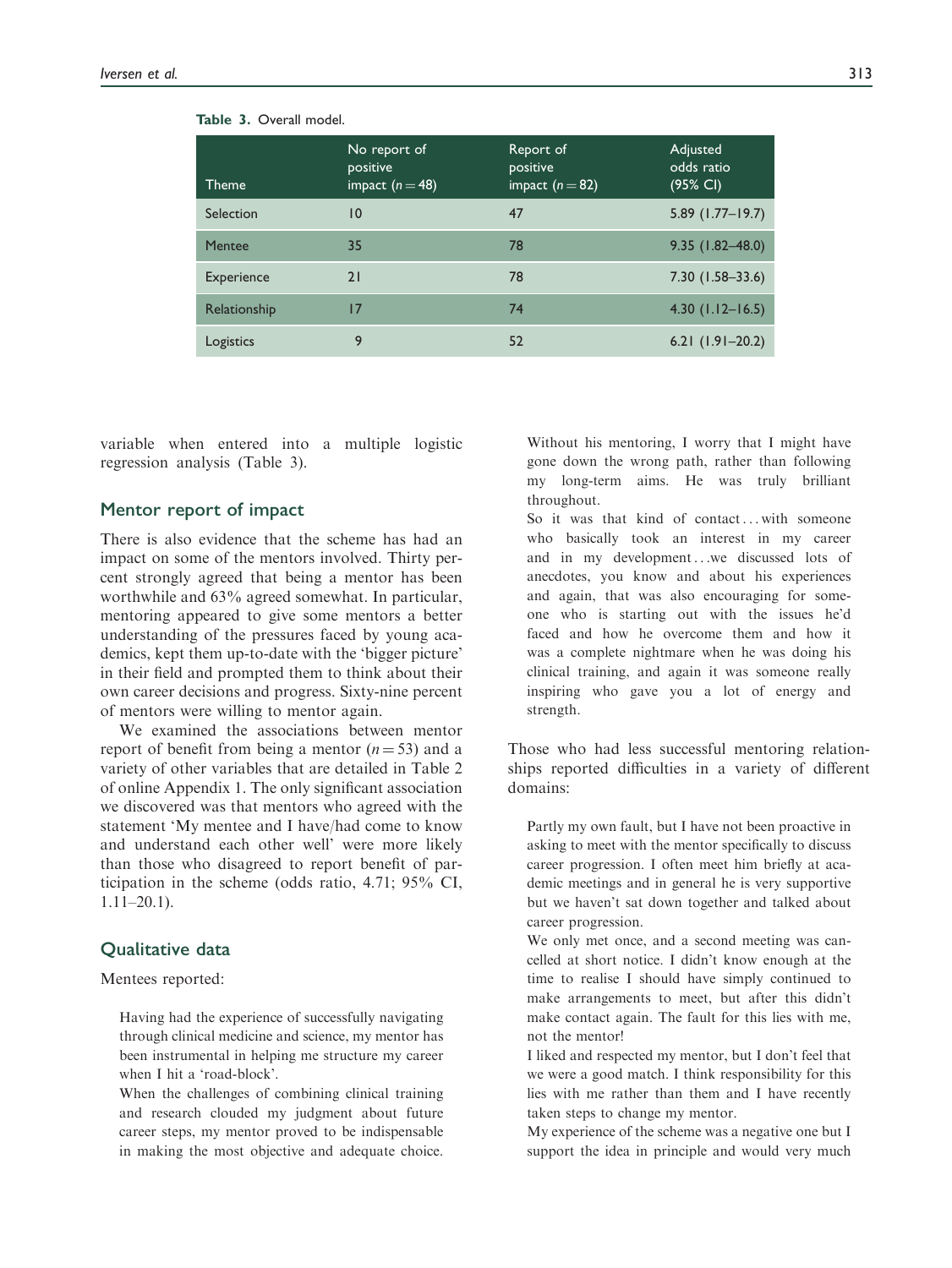like to have a mentor with whom I could meet on a regular basis and discuss career progression!

This was an expectation of the DoH Clinician Scientist fellowship scheme so I did it. I already knew the person, so the scheme per se changed nothing. I am not a fan of appointed mentors, either as a mentee or as a mentor. I think formalising a relationship ruins its mentoring capability.

I met him at a conference after e-mails had been exchanged and he made it clear that he was willing to be my mentor but that he had no real intention of engaging.

#### Mentors reported:

I think being a mentor has kept me more in touch with the realities and challenges for early career academics in navigating their way through a clinical academic career and highlighted the need to press for more resources to support career pathways in academic medicine.

It is a good thing to share your experiences with an 'up and coming person' and having no ties to him/her (e.g. being responsible financially/educationally) gives a greater degree of freedom to really say what you think no codes, no partial concealment ... just honest opinion!

It is enjoyable and provides a unique insight into the problems faced by my early career colleagues at a national level. I have got to know some very nice and interesting people! The process of mentoring someone else inevitably makes one reconsider your own position and reflect on what you want to do and achieve.

Mentees, stakeholders and mentors alike commented on the particular benefits of the Academy scheme:

It potentially offers access to a wider range of mentors than are available through institutional schemes. Also, I think it is very important to have a mentor from outside one's own institution to allow for impartiality and objectivity - the Academy's scheme offers this. (Mentee)

Collection of the finest academics in medicine ...so as a clinical academic trainee, you couldn't wish for a better set of individuals. I think particularly at the end of the Clinical Lecturer's stage, you have a lot of uncertainty around what you want to do and how you should progress and you really value the opportunity to talk to experienced individuals who will give you good advice. (Mentee)

# Other themes identified from the qualitative and quantitative data

Selection and contact. The process of selecting a mentor was a clear area highlighted for potential improvement in the Academy scheme. Specifically, mentees requested more information about mentors and their interests and guidance in how to select a mentor. Both mentees and mentors agreed that it is the responsibility of mentees to make and maintain contact with their mentor. Contact between mentors and mentees, one to three times a year, was mainly face-to-face supported by email. Face-to-face meetings generally lasted 1–2 h and were mainly arranged as bespoke meetings.

Logistics of pairings. Both mentees and mentors emphasised the importance of the pair being based at different institutions in allowing the mentor to offer objective advice, although geographical distance was raised as a barrier to meeting by some mentees in the free text responses.

Training. Just over half of the mentors had received some training in mentoring either through the Academy or from elsewhere, and almost all mentors who had attended an Academy mentor development workshop found it very or fairly helpful. However, overall, mentors either did not see the need for training or did not regard training as important. Mentees, on the other hand, requested that mentors should have some training and would support training being offered to mentees as well.

Mentor's role. Mentors saw their role as encouraging mentees to talk openly, offering an alternative perspective and acting as a sounding board, and they saw a clear distinction between the role as a mentor and that of a supervisor. Mentees reported that the mentor's role was to suggest specific career strategies, help mentees to find their own solutions and to be good listeners.

Ending. Mentees were unsure when their mentoring relationship would end, and 28% of mentees would feel uncomfortable ending an unproductive relationship. Where mentoring relationships have ended, this tended to have been because the mentee had stopped contacting the mentor or had come to the end of a particular post.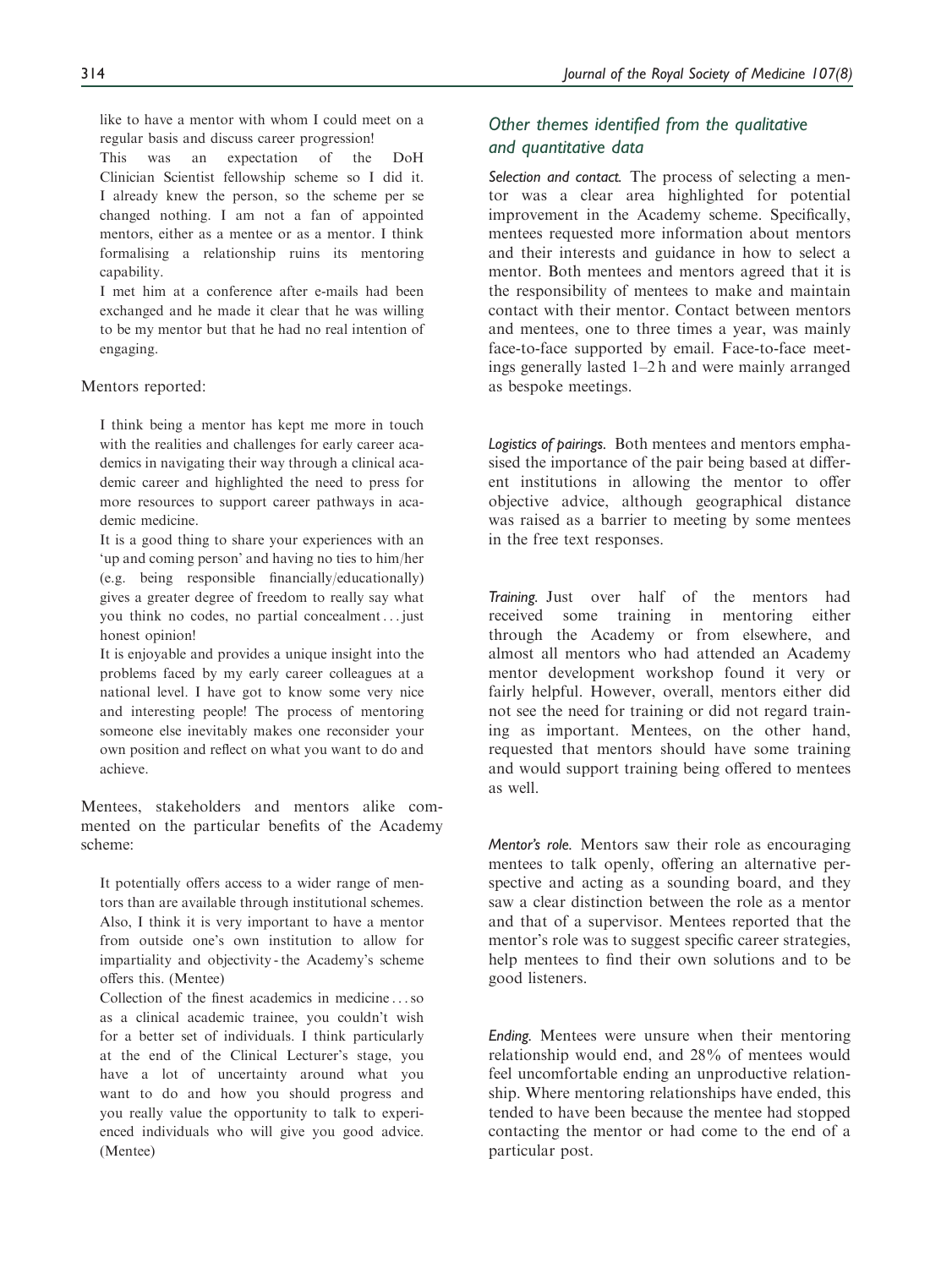#### **Discussion**

## Key findings

The distinct nature of the Academy scheme, which allows early and mid-career academics to be paired with senior scientists outside their immediate institution and reporting line, has had clear benefits for the participants to date. Impact of mentoring appears to be determined by mentee's age, the frequency and duration of meetings, mentee's expectations of the mentoring relationship, the quality of the mentee– mentor interaction and the perceived role of the mentor, and all of these variables remained significantly associated with reported positive career impact when entered into a multiple logistic regression analysis.

## Limitations of data

The current data are limited in various ways. As the data are anonymous, it was not possible to pair mentor and mentee data. The response rate means that it is possible that response bias may have been introduced; it may be that those who did not respond had a different experience of the mentoring scheme from the participants in this study. We have collected data from mentors and mentees relatively early in their relationship; given that mentors and mentees only meet once or twice a year, it may be that we need to examine outcomes five years or more into the mentoring relationship in order to see the true benefit of the interventions. Finally, the data are cross-sectional, meaning that we cannot infer a direction of causality for the associations we report.

## Factors associated with success

Several key variables appear to be associated with a successful mentoring relationship. First, age seemed to matter with younger mentees reporting greater career impact than those aged over 45 years. This may be for a variety of reasons – it may be that the younger mentees joined the scheme more recently and the scheme has evolved over time, although this association persists when we controlled for 'I am currently being mentored' (data available from authors on request). It may instead be that those earlier in their careers are less likely to be critical of their senior mentors. Finally, it may be that younger scientists have more career flexibility and therefore benefit more from mentoring than those who are older and more 'differentiated' career-wise. Gender and career stage did not seem to matter; several commentators have suggested that women

Mentees who went into the mentoring relationship with a clear idea of what they hoped to gain, and who had received personal recommendations of a specific mentor, reported greater career impact – this is intuitive. In terms of mentor skills, serving as a sounding board and encouraging the mentee to think for themselves and find their own solutions appeared to be the most valued. The quality of the mentoring relationship emerged as an especially important association with reported career impact. Mentees who reported having adequate time with their mentors and who described a warm reciprocal relationship were more likely to report benefit. Meeting at least once a year and sessions that lasted at least an hour were also important; this information is useful for guiding new mentor– mentee pairs on our scheme. One interesting question that our study did not address relates to how formal mentoring schemes need to be in order to provide benefit. The majority of mentors on the scheme did not favour mandatory training, and instead this scheme has evolved as 'light touch'. Future studies would profitably explore the impact of various features of a more formalised scheme such as training, contracts, ongoing supervision, etc. Currently, opinion is divided with some authors suggesting better outcomes from informal relationships, $19$  while others report no difference.<sup>20</sup>

## **Conclusions**

The AMS runs a successful mentoring scheme that pairs senior academics from across the UK with postdoctoral scientists from a wide variety of institutions. Feedback from both mentors and mentees is positive.

Academic medicine has always benefitted from a strong culture of informal 'advice-giving' from senior academics towards those seeking to develop their career. Mentoring harnesses this informal goodwill within a structured intervention to maximise the personal, professional and career development of early and mid-career academics. It is a low-cost, evidence-based intervention, which is easy to learn and as such has appeal in the current austere financial climate.

Our paper has highlighted that mentoring schemes are likely to be enhanced by careful planning and education of mentee and mentor. Training needs to allow for discussion about expectations of the mentoring relationship, as well as more practical logistics such as frequency of meetings.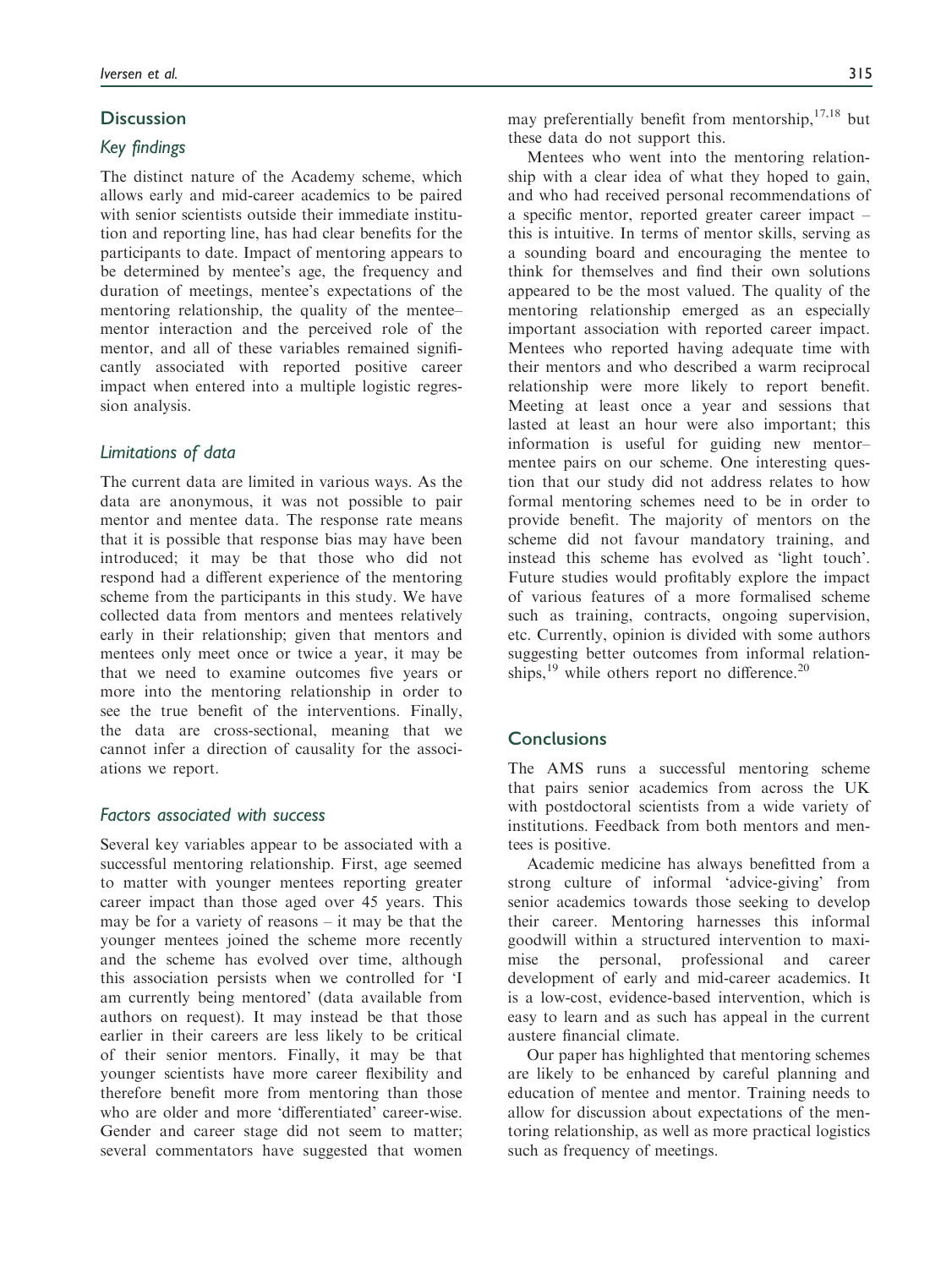#### **Declarations**

Competing interests: NAJE is the lead for the Mentoring and Career Development Programme at the Academy of Medical Sciences and, together with a committee of others, was responsible for commissioning this evaluation.

Funding: The Academy of Medical Sciences funded the evaluation and the subsequent analysis of data collected.

Ethical approval: The evaluation was deemed an existing service evaluation rather than original research, and therefore ethical approval was not applied for at the time of data collection. The subsequent analysis of data conducted by ACI was discussed with KCL Ethics Committee, and it was deemed not to require ethical approval (email available on request).

#### Guarantor: SCW

Contributorship: ACI undertook the data analysis and wrote the first draft of the paper. NAJE commented and contributed to subsequent drafts. SCW commented on all drafts of the paper. All authors have seen and approved the final version.

Acknowledgements: The Academy would like to thank Professor Dame Sally C Davies, FMedSci, Dr Lisa Cotterill and the National Institute for Health Research for their generous ongoing support of the Academy's Mentoring and Career Development Programme. NHS Education for Scotland, the National Institute for Social Care and Health Research, Queen's University Belfast and the Wellcome Trust Clinical Veterinary Research Training Award have provided support. The Academy is also grateful to the Academy's Mentoring Advisory Group for their advice and guidance in the developing of the mentoring scheme.

Provenance: Not commissioned; peer-reviewed by David Metcalfe

#### **Notes**

- a. The exception to this is the Wellcome Senior Investigator Scheme, which demands tangible evidence of high-quality mentoring.
- b. Formerly the 'Mentoring and Outreach Scheme'.
- c. These new fellowships, designed for individuals with a higher degree such as a PhD or MD, were established based on the recommendation of an Academy working party chaired by Professor Sir John Savill, FRSE FMedSci. Published in 2000, the Savill report made a number of recommendations, intended to address perceived disincentives in following a clinical academic career, including the immediate establishment of the competitive clinician scientist track.
- d. Dr Jolyon Oxley.
- e. At the time called the National Coordinating Centre for Research Capacity Development (NCCRCD).
- f. As of February 2012, the Academy has appointed a taskforce to look at the representation of women in the Academy's Fellowship. The group's recommendations to the Academy's Council in summer 2012, based on their study, are under discussion.
- g. The evaluating team was an independent social science research company.
- h. Representatives from NIHR, the Medical Research Council, the Wellcome Trust, Cancer Research UK and the Conference of Postgraduate Medical Deans of the UK.

#### **References**

- 1. Academy of Medical Sciences. Strengthening Clinical Research. See http://www.acmedsci.ac.uk/policy/ policy/strengthening-clinical-research/ (last checked 27 March 2014)
- 2. Bioscience IaGT. Improving National Health, Increasing National Wealth. See http://www. bioindustry.org/document-library/bioscience-2015/ (last checked 27 March 2014)
- 3. Academy of Medical Sciences. Clinical Academic Medicine in Jeopardy: Recommendations For Change. See www.acmedsci.ac.uk/download.php?i= $13503&f$ = file? (last checked 27 March 2014).
- 4. Academy of Medical Sciences. The Tenure-Track Clinician-Scientist: A New Career Pathway to Promote Recruitment. See www.acmedsci.ac.uk/ download.php?i=13506 $&$ f=file (last checked 27 March 2014).
- 5. Medical Schools Council. Staffing Levels of Medical Clinical Academics in UK Medical Schools. See http:// www.medschools.ac.uk/Publications/Pages/default. aspx (last checked 27 March 2014).
- 6. Academic Medicine is on the Critical List, Says BMA. See http://www.timeshighereducation.co.uk/news/academic-medicine-on-the-critical-list-says-bma/405933. article (last checked 27 March 2014).
- 7. National Institute for Health Research. Transforming Health Research, the First Two Years. See http:// www.nihr.ac.uk/files/pdfs/NIHR%20Progress%20 Report%202006-2008.pdf (last checked 27 March 2014).
- 8. UK Clinical Research Collaboration. Medically- and Dentally-Qualified Academic Staff: Recommendations for Training the Researchers and Educators of the Future (Report of the Academic Careers Sub-Committee of Modernising Medical Careers and the UK Clinical Research Collaboration). See http:// www.nihrtcc.nhs.uk/intetacatrain/copy\_of\_Medically\_ and\_Dentally-qualified\_Academic\_Staff\_Report.pdf (last checked 27 March 2014).
- 9. Sambunjak D, Straus SE and Marusic A. Mentoring in academic medicine: a systematic review. JAMA 2006; 296: 1103–1115.
- 10. National Institute for Health. Mentored Clinical Scientist Development Award. See http://www.niehs. nih.gov/careers/research/trainingfrom/career/k08/ (last checked 27 March 2014)
- 11. University of Cambridge. Guidelines on Mentoring for Newly Appointed Staff. See https://www.admin. cam.ac.uk/offices/hr/mentoring/ (last checked 27 March 2014)
- 12. Imperial College London. Mentoring at Imperial. See http://www3.imperial.ac.uk/staffdevelopment/ldc/ mentoring (last checked 27 March 2014).
- 13. Academy of Medical Sciences. AMS Mentoring and Outreach Scheme. See http://www.acmedsci. ac.uk/careers/mentoring-and-careers/mentoring/ (last checked 27 March 2014)